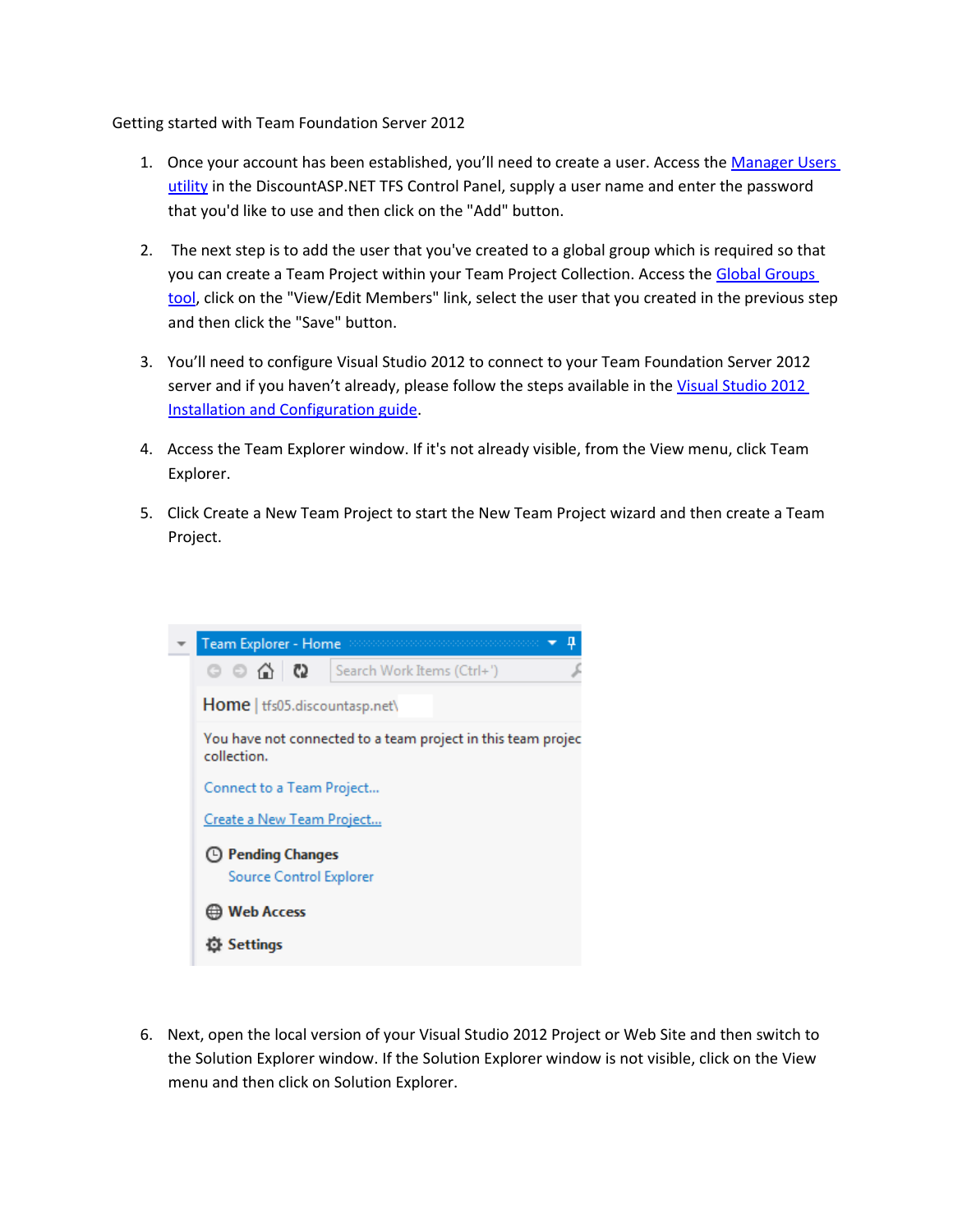7. From the Solution Explorer window, right-click the Visual Studio 2012 Project or Web Site and then click the Add Solution to Source Control Option.

|   |                                | (Name)                            |                                                                         | <b>WebAnnlication1</b>                                    |   |
|---|--------------------------------|-----------------------------------|-------------------------------------------------------------------------|-----------------------------------------------------------|---|
|   | Properties                     | Alt+Enter                         |                                                                         |                                                           |   |
| ♂ | Open Folder in File Explorer   |                                   |                                                                         |                                                           |   |
| Ю | Rename                         |                                   | <b>Solution Properties</b>                                              |                                                           |   |
| ñ | Paste                          | $Ctrl + V$                        |                                                                         |                                                           | ņ |
| 韧 | Add Solution to Source Control |                                   |                                                                         | Team Explorer   Server Explorer                           |   |
| 位 | Set StartUp Projects           |                                   |                                                                         |                                                           |   |
|   | Add                            | ь                                 |                                                                         |                                                           |   |
|   | <b>Calculate Code Metrics</b>  |                                   |                                                                         |                                                           |   |
| 闸 | New Solution Explorer View     |                                   |                                                                         |                                                           |   |
| r | Enable NuGet Package Restore   |                                   |                                                                         |                                                           |   |
| 畄 | Manage NuGet Packages          |                                   |                                                                         |                                                           |   |
|   | Configuration Manager          |                                   |                                                                         |                                                           |   |
|   | Run Code Analysis on Solution  | $Alt + F11$                       |                                                                         |                                                           |   |
|   | <b>Clean Solution</b>          |                                   | bnfig                                                                   |                                                           |   |
|   | <b>Rebuild Solution</b>        |                                   | bject                                                                   |                                                           |   |
| ⊯ | <b>Build Solution</b>          | $Ctrl + Shift + B$                | <b>Example 20 Application1 (1 project)</b><br>ication1                  |                                                           |   |
|   |                                | Search Solution Explorer (Ctrl+;) |                                                                         |                                                           |   |
|   |                                |                                   | $\mathbb{C}^n$ is so $\mathbb{C}^n$ in $\mathbb{C}^n$ in $\mathbb{C}^n$ | 티렉                                                        |   |
|   |                                |                                   |                                                                         | Solution Explorer accommodation construction and a<br>- 4 |   |
|   |                                |                                   |                                                                         | ٠                                                         |   |

8. From the Add Solution window, select the Team Project that was created and then click the OK button.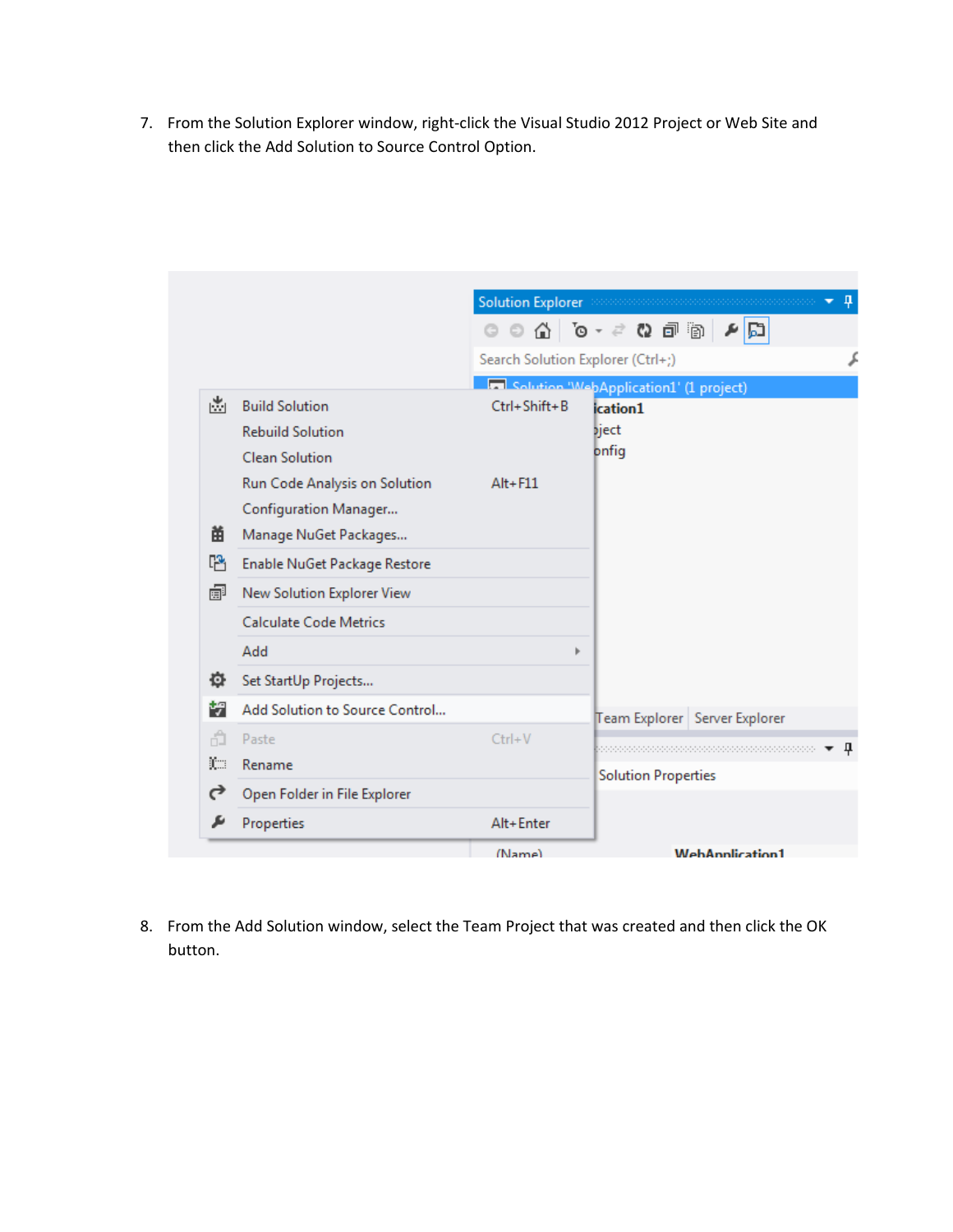| Add Solution WebApplication1 to Source Control<br>P                                                        |  |  |  |  |
|------------------------------------------------------------------------------------------------------------|--|--|--|--|
| Indicate where to store your solution and projects in the Team Foundation Server and in your<br>workspace. |  |  |  |  |
| <b>Team Foundation Server Details</b>                                                                      |  |  |  |  |
| Server: tfs05.discountasp.net\l                                                                            |  |  |  |  |
| <b>Team Project Location:</b>                                                                              |  |  |  |  |
| 4 <b>W</b> TeamProject1<br>> BuildProcessTemplates                                                         |  |  |  |  |
|                                                                                                            |  |  |  |  |
|                                                                                                            |  |  |  |  |
|                                                                                                            |  |  |  |  |
|                                                                                                            |  |  |  |  |
|                                                                                                            |  |  |  |  |
|                                                                                                            |  |  |  |  |
| Make New Folder                                                                                            |  |  |  |  |
| Type a name for the solution folder:                                                                       |  |  |  |  |
| WebApplication1                                                                                            |  |  |  |  |
| Solution and project files will be added to:                                                               |  |  |  |  |
| \$/TeamProject1/WebApplication1<br>Advanced                                                                |  |  |  |  |
| OK<br>Cancel                                                                                               |  |  |  |  |

9. In the Solution Explorer window, you'll see that the files that were added are denoted by a green plus symbol.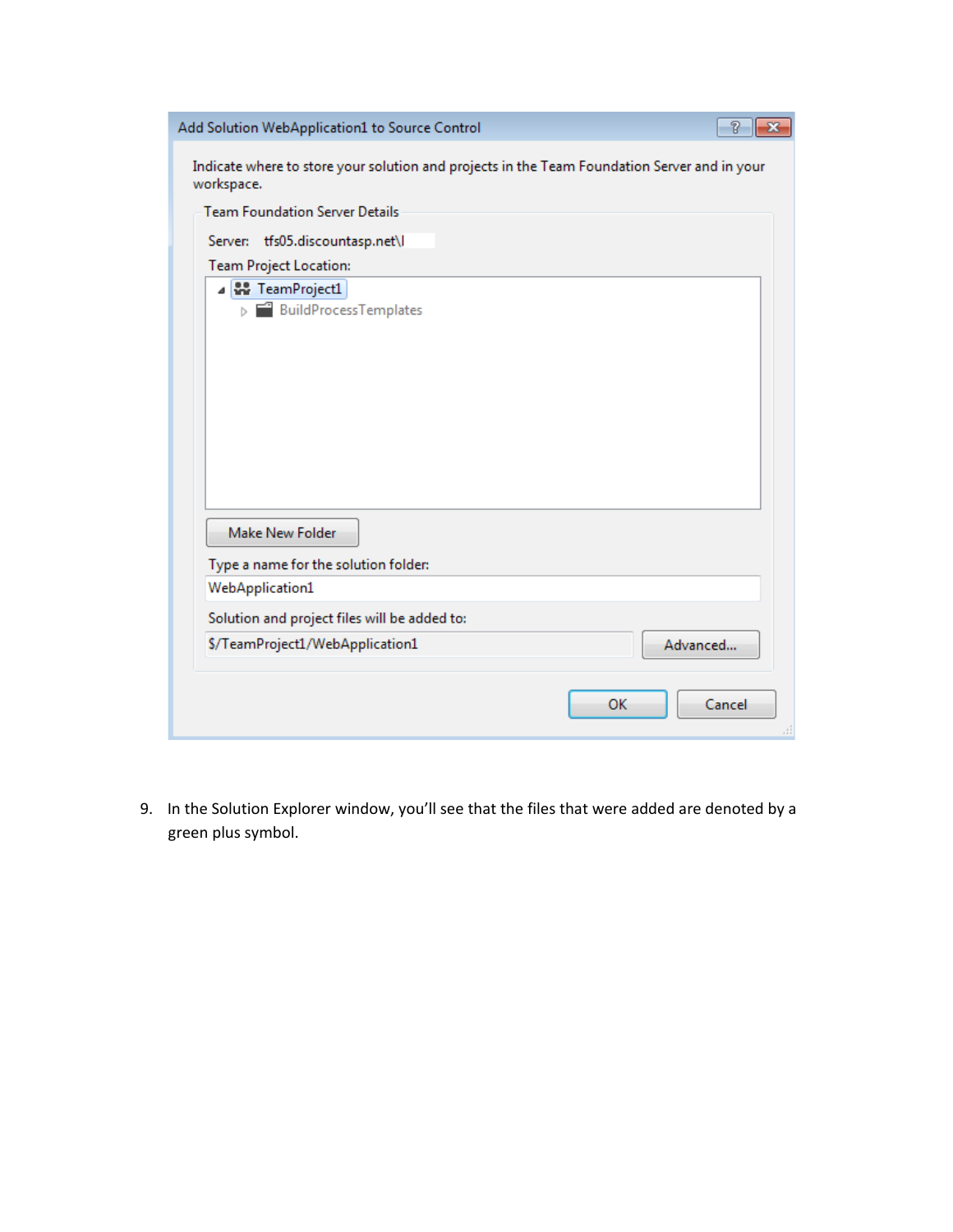

10. Since a new Team Project is involved, you'll need to perform a check-in. To check your files in, click on the View menu, click Other Windows and then click Pending Changes.